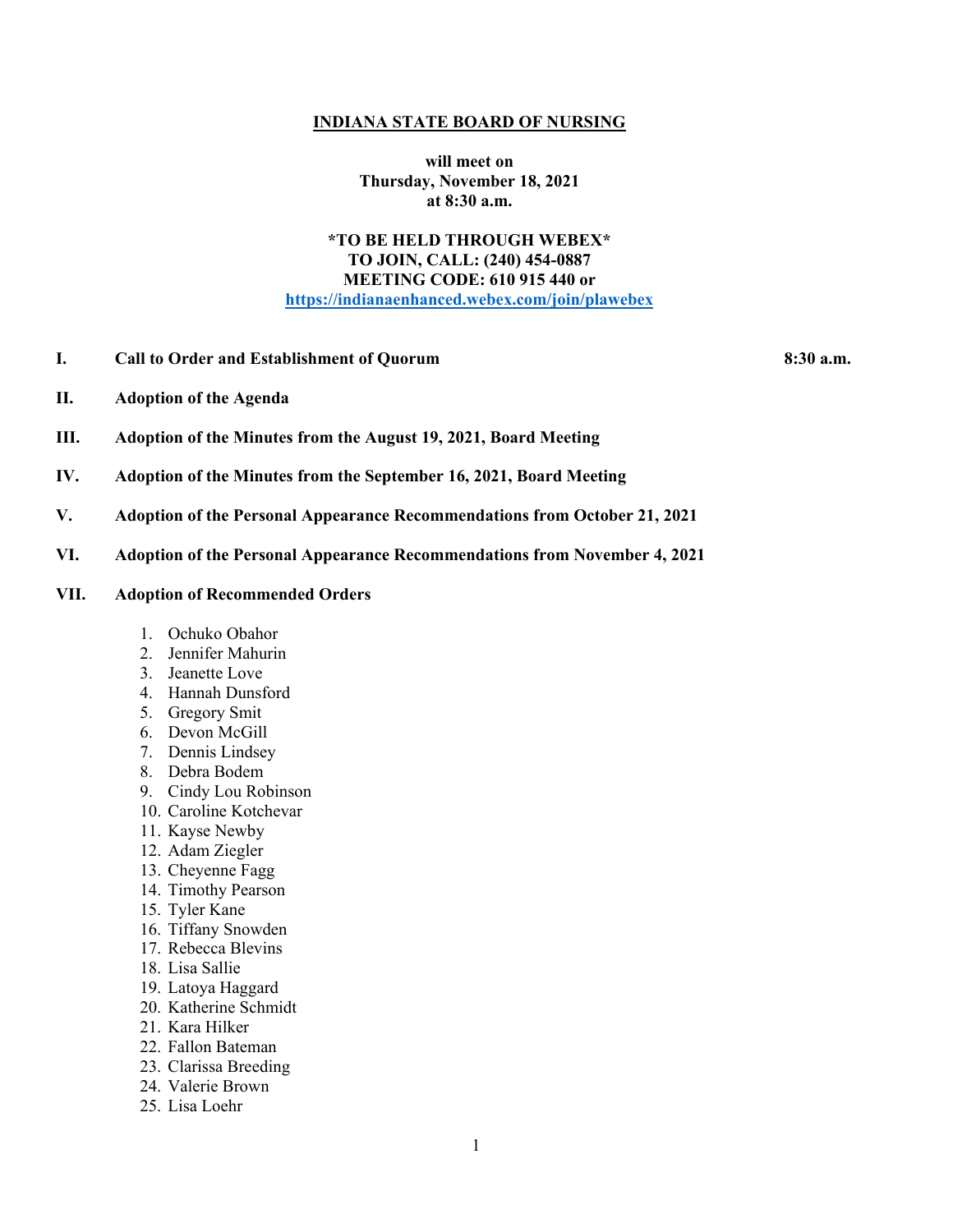## **VIII. Indiana State Nurses Assistance Program**

### **IX. Education**

- 1. Site visit report Ivy Tech Community College Anderson Jennifer Gale MSN, RN and Jewel Diller DNP, MS ED, RN
- 2. Ivy Tech Community College request for curriculum change in ASN tracks Jewel Diller DNP, MS Ed, RN
- 3. FYI ONLY formal closure of the IU Fort Wayne Purdue Teach Out Program (see attached)
- 4. FYI ONLY Caris College Letter of Intent to Open LPN program in Jeffersonville, Indiana.
- 5. FYI ONLY Chamberlain University names Tonya Breymier PhD, RN, CNE, COI, CHSE as Campus President and Program Director effective December 28, 2021 (see attached).
- 6. Monthly Reports from October and November:
	- i. Ancilla College at Marian University
		- ii. Fortis College
		- iii. Ivy Tech Community College Anderson

# **X. Discussion Items**

1. AG Report

# **XI. Proposed Settlement Agreements**

- 1. Melissa Payne
- 2. Crystal Beeson

# **XII. Personal Appearances**

- 1. Shea Borton
- 2. Amber Richey
- 3. Jordan Wagner
- 4. Greg Brooks
- 5. Jennifer Bailey
- 6. Alicia Cobbs-Jefferson
- 7. Anita Phillips
- 8. Tammy Kuhn
- 9. Debra Goldsworthy
- 10. Kay F. Brown
- 11. Estella Motley
- 12. Tanjdra Rouse
- 13. Jamia Keuthan

## **XIII. Motions to Dismiss**

- 1. In the Matter of the License of Eugenio Amar, 28178123A Administrative Cause No. 2019 NB 0099
- 2. In the Matter of the License of Karen Amick, 28045553A, 71000303A Administrative Cause No. 2021 NB 0139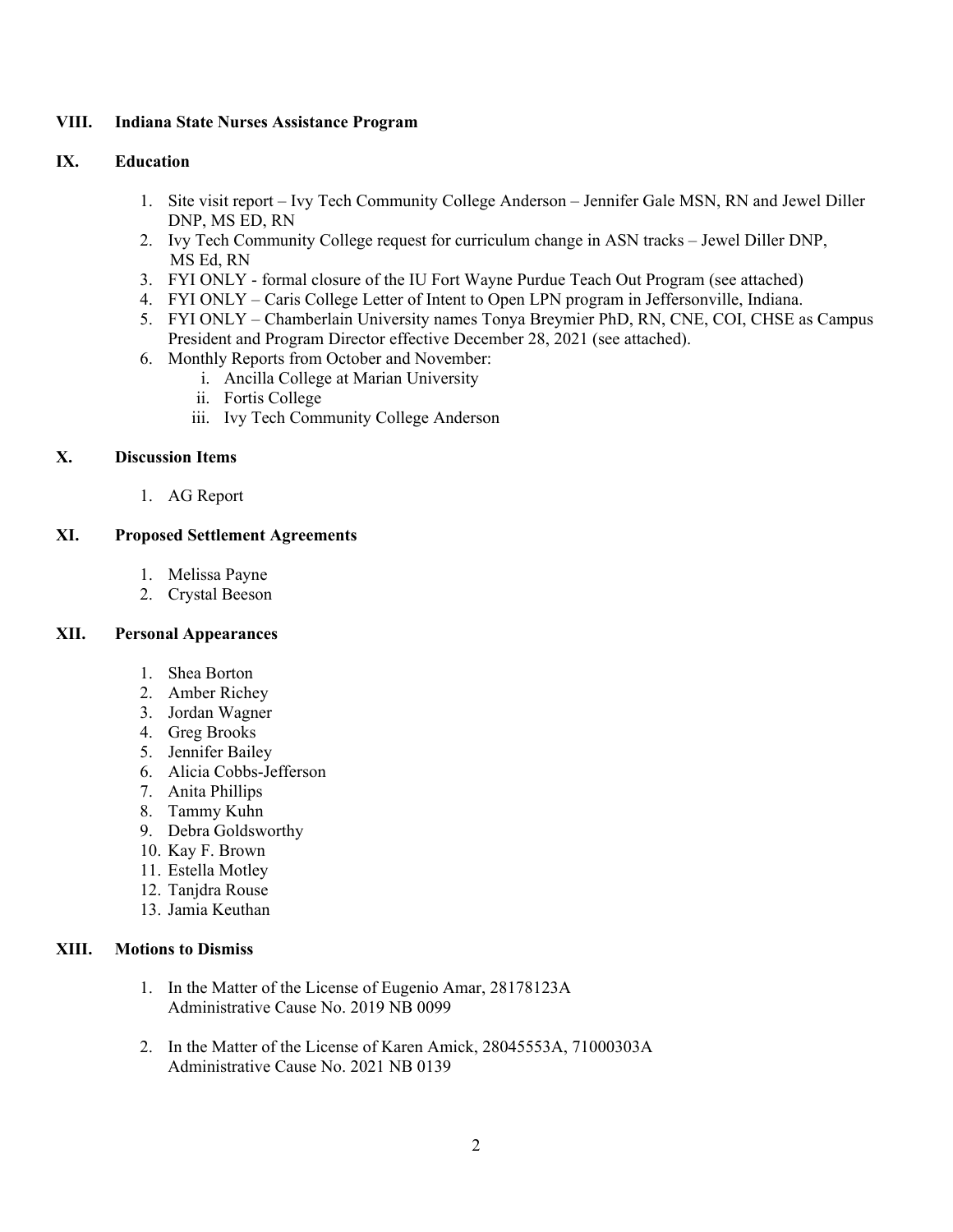- 3. In the Matter of the License of Dawn Antle, 28129949A, 71002370A Administrative Cause No. 2017 NB 0183
- 4. In the Matter of the License of Lacy Baker (Coe), 27070297A Administrative Cause No. 2018 NB 0199
- 5. In the Matter of the License of Michael Braithwaite, 28239379A Administrative Cause No. 2021 NB 0063
- 6. In the Matter of the License of Nick Broviak, 28186630A Administrative Cause No. 2016 NB 0322
- 7. In the Matter of the License of Kirsti Butche, 28206646A Administrative Cause No. 2020 NB 0166
- 8. In the Matter of the License of Sarah Cain, 27062485A Administrative Cause No. 2020 NB 0156
- 9. In the Matter of the License of Chrysanthia Cole, 27033772A Administrative Cause No. 2020 NB 0247
- 10. In the Matter of the License of Jennifer Cox, 27064424A Administrative Cause No. 2020 NB 0181
- 11. In the Matter of the License of Katy Current, 27055394A Administrative Cause No. 2019 NB 0262
- 12. In the Matter of the License of Melinda Duncan, 27069718A Administrative Cause No. 2019 NB 0127
- 13. In the Matter of the License of Mark Dyer, 28156733A, 71001741A Administrative Cause No. 2017 NB 0184
- 14. In the Matter of the License of Marguerite Gibson, 28247416A Administrative Cause No. 2019 NB 0302
- 15. In the Matter of the License of Lisa Hargis, 27063616A Administrative Cause No. 2021 NB 0116
- 16. In the Matter of the License of Nancy Hawkins, 28132700A Administrative Cause No. 2019 NB 0141
- 17. In the Matter of the License of Gina Hollingsworth, 28178545A Administrative Cause No. 2019 NB 0117
- 18. In the Matter of the License of Alesha Jackson, 27073134A Administrative Cause No. 2019 NB 0351
- 19. In the Matter of the License of Tina Kelley, 27037104A Administrative Cause No. 2020 NB 0109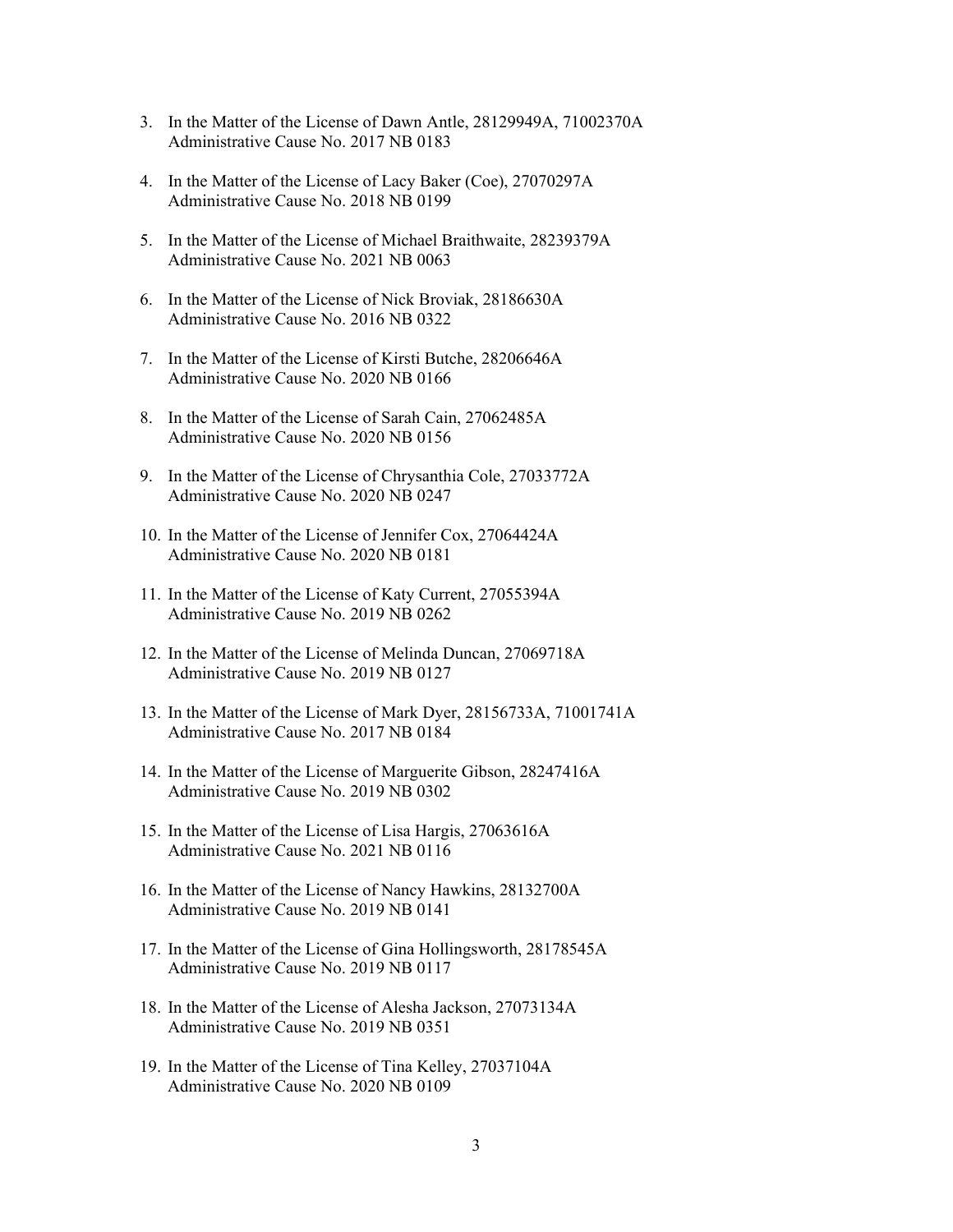- 20. In the Matter of the License of Krystal Killey, 27051773A Administrative Cause No. 2018 NB 0254
- 21. In the Matter of the License of Jennifer Leasure, 27069712A Administrative Cause No. 2020 NB 0017
- 22. In the Matter of the License of Danielle Leavell, 27055193A Administrative Cause No. 2018 NB 0216
- 23. In the Matter of the License of Mia Merriweather, 27074659A Administrative Cause No. 2019 NB 0347
- 24. In the Matter of the License of Danielle Moody, 27062739A Administrative Cause No. 2017 NB 0256
- 25. In the Matter of the License of Eric Moon, 28249935A Administrative Cause No. 2019 NB 0209
- 26. In the Matter of the License of Amy Mullins, 28145850A Administrative Cause No. 2020 NB 0026
- 27. In the Matter of the License of Julie Nash, 27046045A Administrative Cause No. 2018 NB 0286
- 28. In the Matter of the License of Emmanuel Neace, 27069980A Administrative Cause No. 2021 NB 0062
- 29. In the Matter of the License of Rebecca Penter, 27041366A Administrative Cause No. 2020 NB 0167
- 30. In the Matter of the License of Kathryn Perez, 27042136A Administrative Cause No. 2019 NB 0374
- 31. In the Matter of the License of Aaron Plowman, 27062928A Administrative Cause No. 2020 NB 0194
- 32. In the Matter of the License of Melissa Rider, 27066380A Administrative Cause No. 2021 NB 0086
- 33. In the Matter of the License of Tambra Ruckle, 27077403A Administrative Cause No. 2020 NB 0159
- 34. In the Matter of the License of Rachel Scott, 27068043A Administrative Cause No. 2019 NB 0263
- 35. In the Matter of the License of Lisa Sheely, 28195456A Administrative Cause No. 2018 NB 0349
- 36. In the Matter of the License of Alyssa Snow, 28220557A Administrative Cause No. 2020 NB 0140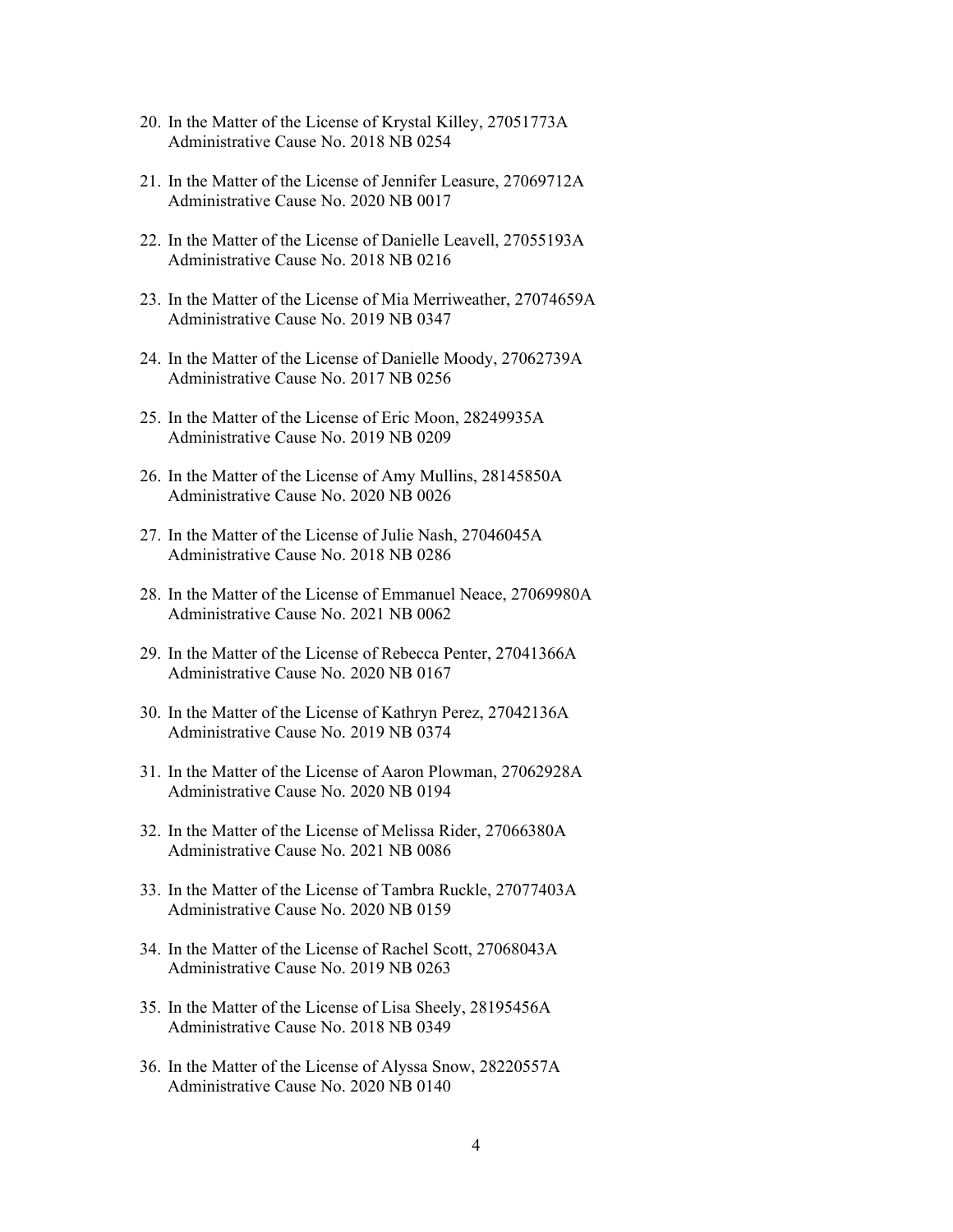- 37. In the Matter of the License of Casey Taylor, 27064912A Administrative Cause No. 2021 NB 0095
- 38. In the Matter of the License of Rachelle Tucker, 27066393A Administrative Cause No. 2018 NB 0267
- 39. In the Matter of the License of Rashad Wallace, 27074672A Administrative Cause No. 2019 NB 0132
- 40. In the Matter of the License of Tia Wagner, 28201834A Administrative Cause No. 2018 NB 0343
- 41. In the Matter of the License of Dawn Wilkinson, 28151368A Administrative Cause No. 2021 NB 0056
- 42. In the Matter of the License of Franklin Waikel, 28063965A Administrative Cause No. 2019 NB 0196
- 43. In the Matter of the License of Tracy Sharp, 28163206A Administrative Cause No. 2019 NB 0175
- 44. In the Matter of the License of Alyssa Regnier, 28240190A Administrative Cause No. 2019 NB 0234
- 45. In the Matter of the License of Danielle Martinez, 28165749A Administrative Cause No. 2016 NB 0315
- 46. In the Matter of the License of Brian King, 27069077A Administrative Cause No. 2018 NB 0315

#### **XIV. Final Hearings**

- 1. In the Matter of the License of Ashley Porter, 27069362A Administrative Cause No. 2020 NB 0184
- 2. In the Matter of the License of Nicole J. Maurer, 28181655A **CONTINUED** Administrative Cause No. 2020 NB 0190
- 3. In the Matter of the License of Russell W Hoagland, 28227041A Administrative Cause No. 2020 NB 0193

#### **XV. Probation Withdrawal**

- 1. In the Matter of the License of Okea Shanta Ellis, 27075161A Administrative Cause No. 2017 NB 0202
- 2. In the Matter of the License of Erin E. Giacoma, 27063418A Administrative Cause No. 2012 NB 0324
- 3. In the Matter of the License of Nicole M Greene, 28249148A Administrative Cause No. 2020 NB 0049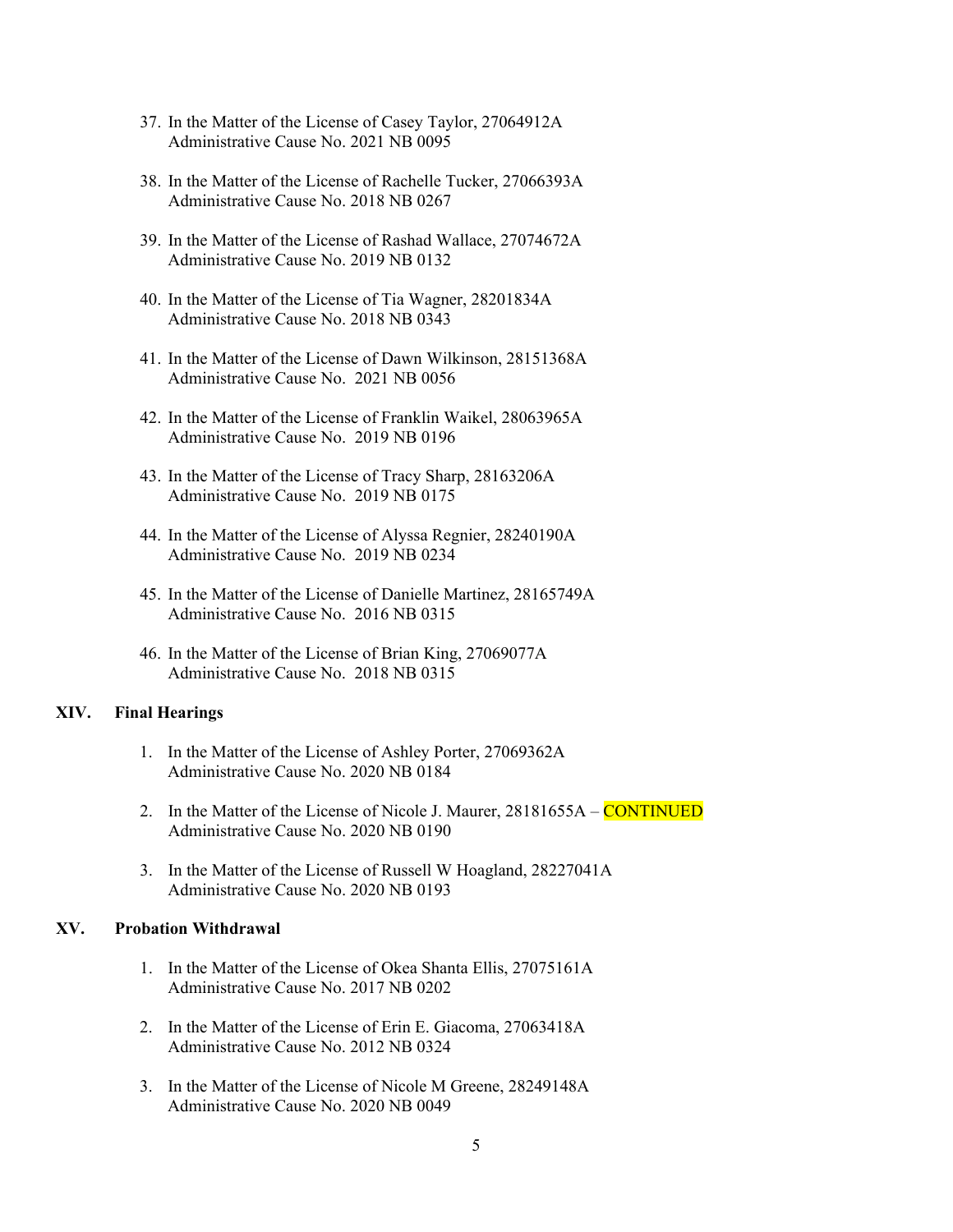#### **XVI. Reinstatement**

1. In the Matter of the License of Jody Chaplin, 27035544A Administrative Cause No. 2005 NB 0028

# **XVII. Petitions for Summary Suspension**

1. In the Matter of the License of Kendra Bye, 27071837A Administrative Cause No. 2021 NB 0178

#### **XVIII. Summary Suspension Extensions**

- 1. In the Matter of the License of Kendra Nelson, 27074837A Administrative Cause No. 2021 NB 0111
- 2. In the Matter of the License of Amy Glassburn, 28255257A Administrative Cause No. 2021 NB 0112
- 3. In the Matter of the License of Misty Rachelle Snitchler, 27054635A Administrative Cause No. 2019 NB 0099
- 4. In the Matter of the License of Courtney Leisch, 28243999A Administrative Cause No. 2021 NB 0106 Re: Motion to Vacate
- 5. In the Matter of the License of Crystal Lawson, 28174743A Administrative Cause No. 2021 NB 0009
- 6. In the Matter of the License of Amanda Waldrup, 27074237A Administrative Cause No. 2019 NB 0233
- 7. In the Matter of the License of Londa Couch, 28100581A Administrative Cause No. 2019 NB 0297
- 8. In the Matter of the License of Kayla Easton, 28246136A Administrative Cause No. 2021 NB 0130
- 9. In the Matter of the License of Jennifer Daniel, 28221331A Administrative Cause No. 2020 NB 0250 Re: Agreement
- 10. In the Matter of the License of Pamela Huckelby, 28210269A Administrative Cause No. 2021 NB 0136
- 11. In the Matter of the License of Angel McGavic, 28186108A Administrative Cause No. 2021 NB 0135
- 12. In the Matter of the License of Bridget Whalen, 28156940A Administrative Cause No. 2021 NB 0134 Re: Agreement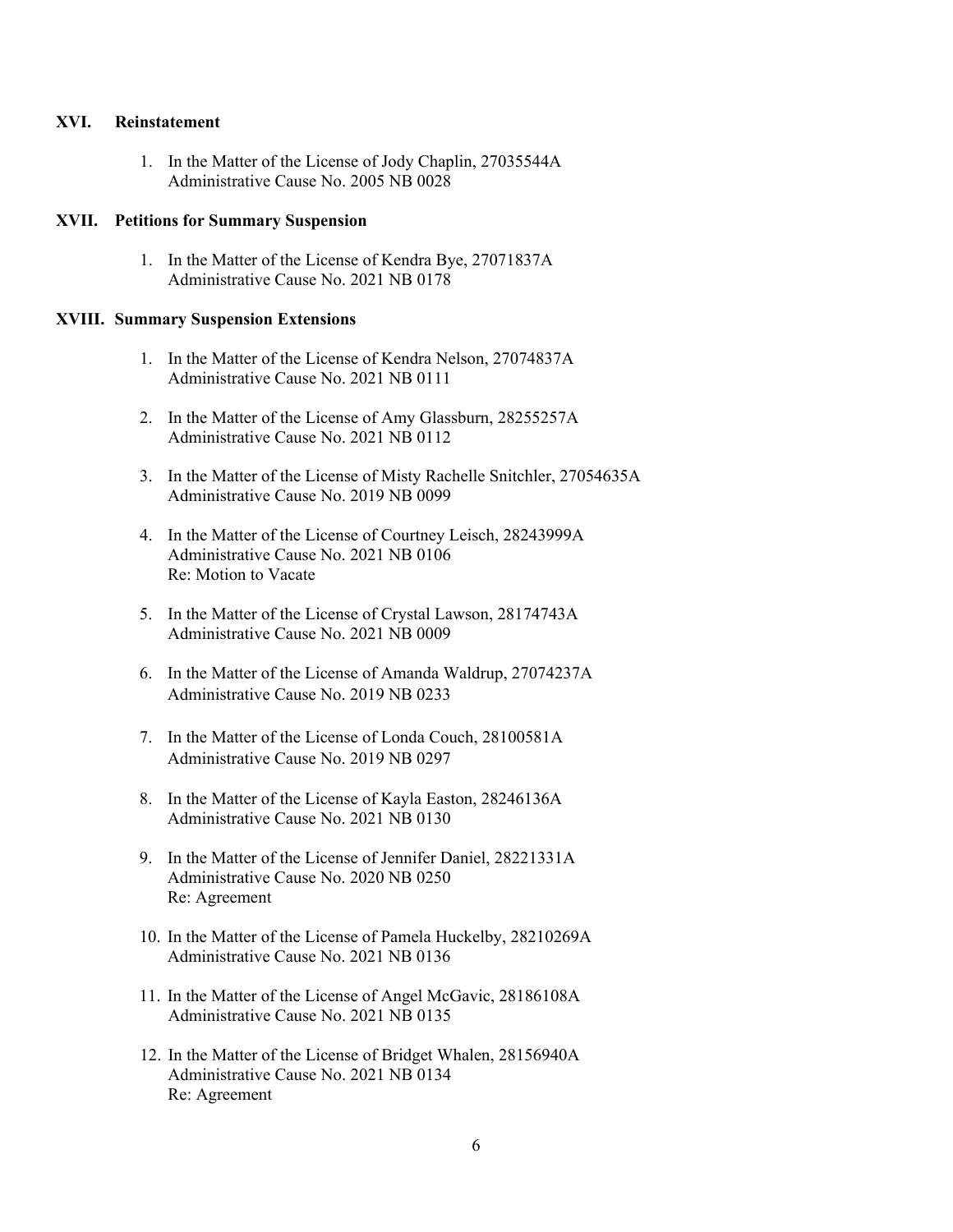- 13. In the Matter of the License of Jacqueline Anderson, 28211379A Administrative Cause No. 2021 NB 0141 Re: Agreement
- 14. In the Matter of the License of Maaike Coats, 2707234A Administrative Cause No. 2021 NB 0145
- 15. In the Matter of the License of Jeremy McDaniels, 27074286A Administrative Cause No. 2019 NB 0149
- 16. In the Matter of the License of Nancy Hawkins, 28132700A (MTD pending) Administrative Cause No. 2019 NB 0141
- 17. In the Matter of the License of Lori Davis, 27040867A Administrative Cause No. 2021 NB 0023
- 18. In the Matter of the License of Robyn Price, 28168377A Administrative Cause No. 2016 NB 0133
- 19. In the Matter of the License of Matthew Clem, 28235969A Administrative Cause No. 2021 NB 0026 Re: Motion to Vacate
- 20. In the Matter of the License of Mendy Lutz, 28220453A Administrative Cause No. 2020 NB 0094
- 21. In the Matter of the License of Rebecca Hon, 27056298A Administrative Cause No. 2020 NB 0137
- 22. In the Matter of the License of Kristy Martin, 28189463A Administrative Cause No. 2020 NB 0136
- 23. In the Matter of the License of Jennifer Cox, 27064424A (MTD pending) Administrative Cause No. 2020 NB 0181
- 24. In the Matter of the License of Tina Kelley, 27037104A (MTD pending) Administrative Cause No. 2020 NB 0109
- 25. In the Matter of the License of Aaron Plowman, 27062928A (MTD pending) Administrative Cause No. 2020 NB 0194
- 26. In the Matter of the License of Rashad Wallace, 27074672A (MTD pending) Administrative Cause No. 2019 NB 0132
- 27. In the Matter of the License of Megan Foster, 28205512A Administrative Cause No. 2019 NB 0176
- 28. In the Matter of the License of Alesha Jackson, 27073134A (MTD pending) Administrative Cause No. 2019 NB 0351